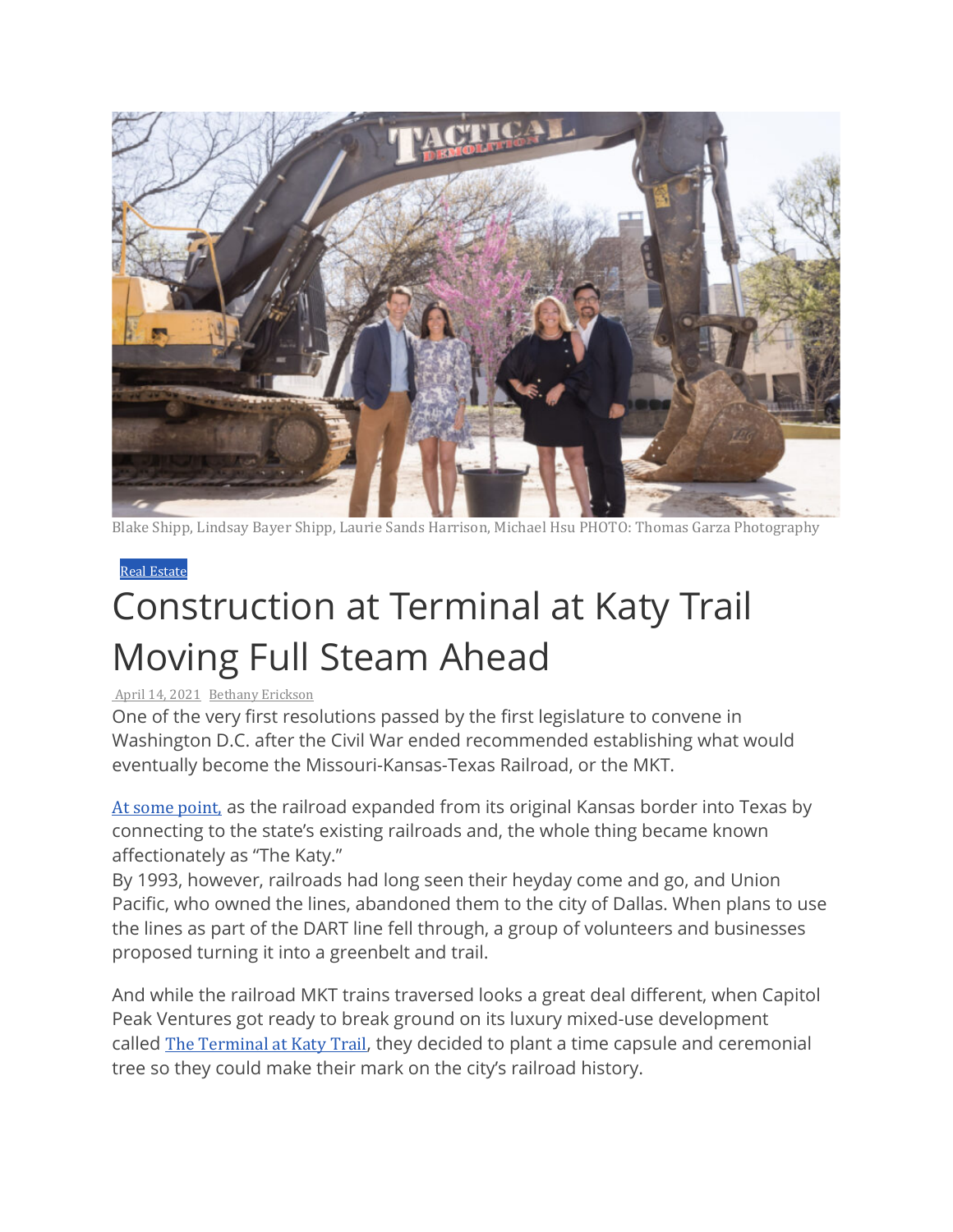

Rendering courtesy Capitol Peak Ventures Capitol Peak Ventures may be a new real estate investment company, but husbandand-wife team Blake and Lindsay Bayer Shipp are familiar faces in the real estate world.

Blake was the managing director for Weitzman, and Lindsay has had substantive stints at Bayer Properties and Open Realty Advisors.

"The Katy Trail is one of the brightest gems of the city of Dallas," said Blake. "It is a privilege to be able to create a residence alongside it, an honor that we do not take lightly. The Terminal pays homage to the trail's past, present, and exciting future. It is part of a greater ecosystem that celebrates the Katy Trail, not just as the city's premier destination for jogging, biking, skating, and walking, but a place of nature and beauty for meditation and camaraderie."

The Shipps, who live in Preston Hollow, brought architect Michael Hsu and real estate professional Faisal Halum of Briggs Freeman Sotheby's on board to collaborate, as well as developer Laurie Sands Harrison, who is the executive director of The Rosewood Corp. and is also an investor.

Harrison, the daughter of the late Caroline Rose Hunt, said the project's goals are much like the traditions of Rosewood and her mother when it comes to supporting projects.

"The Terminal is a unique, signature property that exemplifies the Rosewood tradition of excellence," she said. "My mother, who was very proud of Dallas and its biggest advocate, changed the complexion of Uptown. It is in my genes to follow my mother's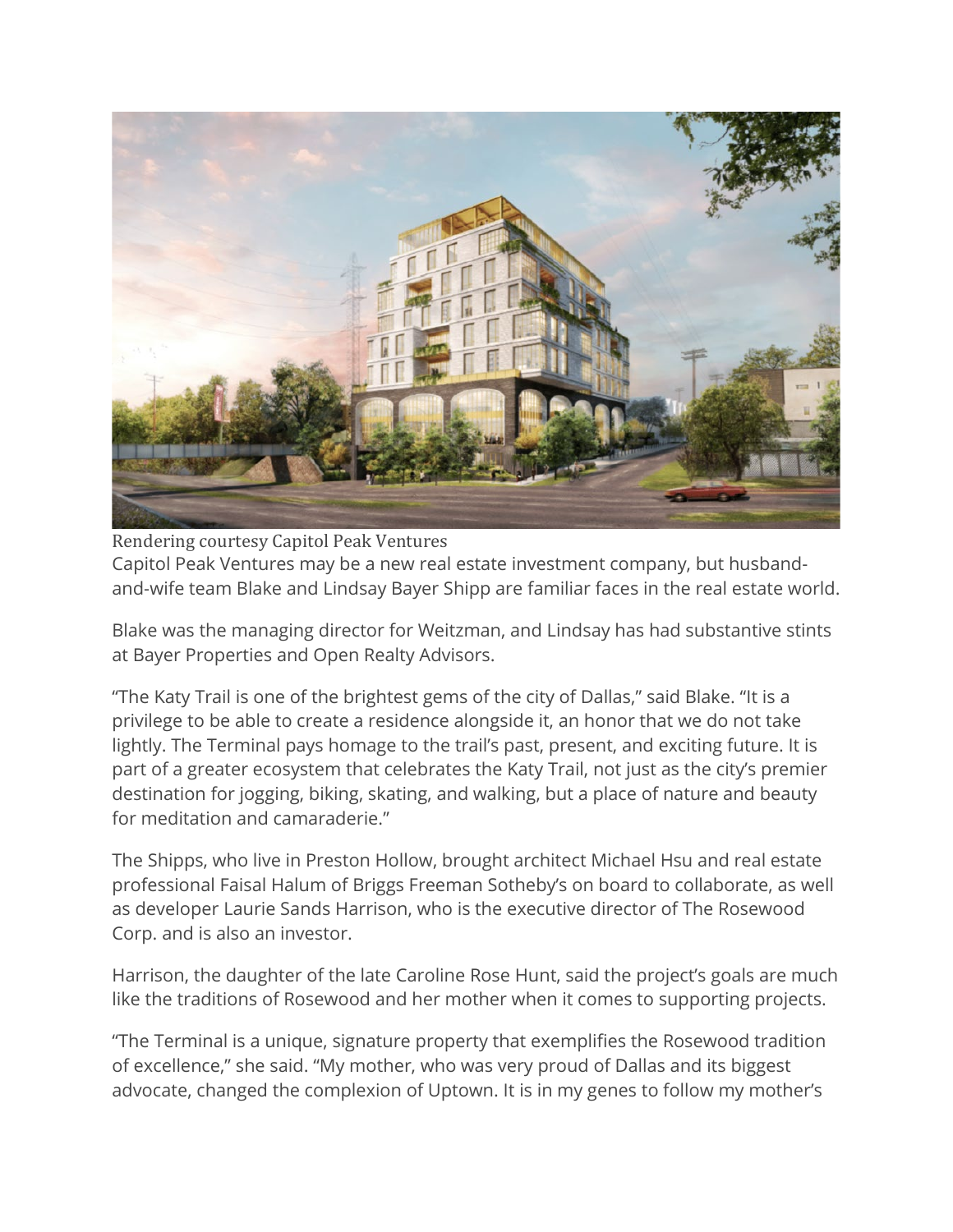footsteps, finding and supporting jewel projects like The Terminal that will enhance the city."

Construction began March 22, and the project, which is located at the corner of Buena Vista Street and Fitzhugh Avenue, is slated to be finished in roughly two years. Once it is complete, it will feature a light-filled walk-through paseo with shopping, innovative dining experiences, and a health and wellness space that offers yoga and Pilates.

The eight-story development will be green building certified and is inspired by some of the most beautifully-designed train stations in the world.

Hsu explained that the exceptionally-crafted building "calls upon Katy Trail's history and the grandeur of rail stations — the metals, bricks, and stone reflect and reference where The Terminal draws its name."

"Interior spaces are finely detailed with traditional and timeless finishes of bronze, marble, stone, and wood," he added. "The Terminal will fully embrace Katy Trail and serve as a fluid connection between the trail and the city."

There will be 18 unique and exclusive corner residences with terraces and downtown views. The homes will have 11-foot ceilings, art lighting, and seamless floor and ceiling transitions. Oversized interior doors, a large primary suite, custom cabinetry, refrigerated wine storage, a large butler's pantry, and chef's kitchen will also make each unit a luxury home.

Additional amenities include a living-room-style lobby, concierge desk, valet service, underground garage parking, storage units, and much more. Residences start at \$3 million.



Bethany Erickson

Bethany Erickson, deputy editor at People Newspapers, cut her teeth on community journalism, starting in Arkansas. Recently, she's taken home a few awards for her writing, including first place for her tornado coverage from the National Newspapers Association's 2020 Better Newspaper Contest, a Gold award for Best Series at the 2018 National Association of Real Estate Editors journalism awards, a 2018 Hugh Aynesworth Award for Editorial Opinion from the Dallas Press Club, and a 2019 award from NAREE